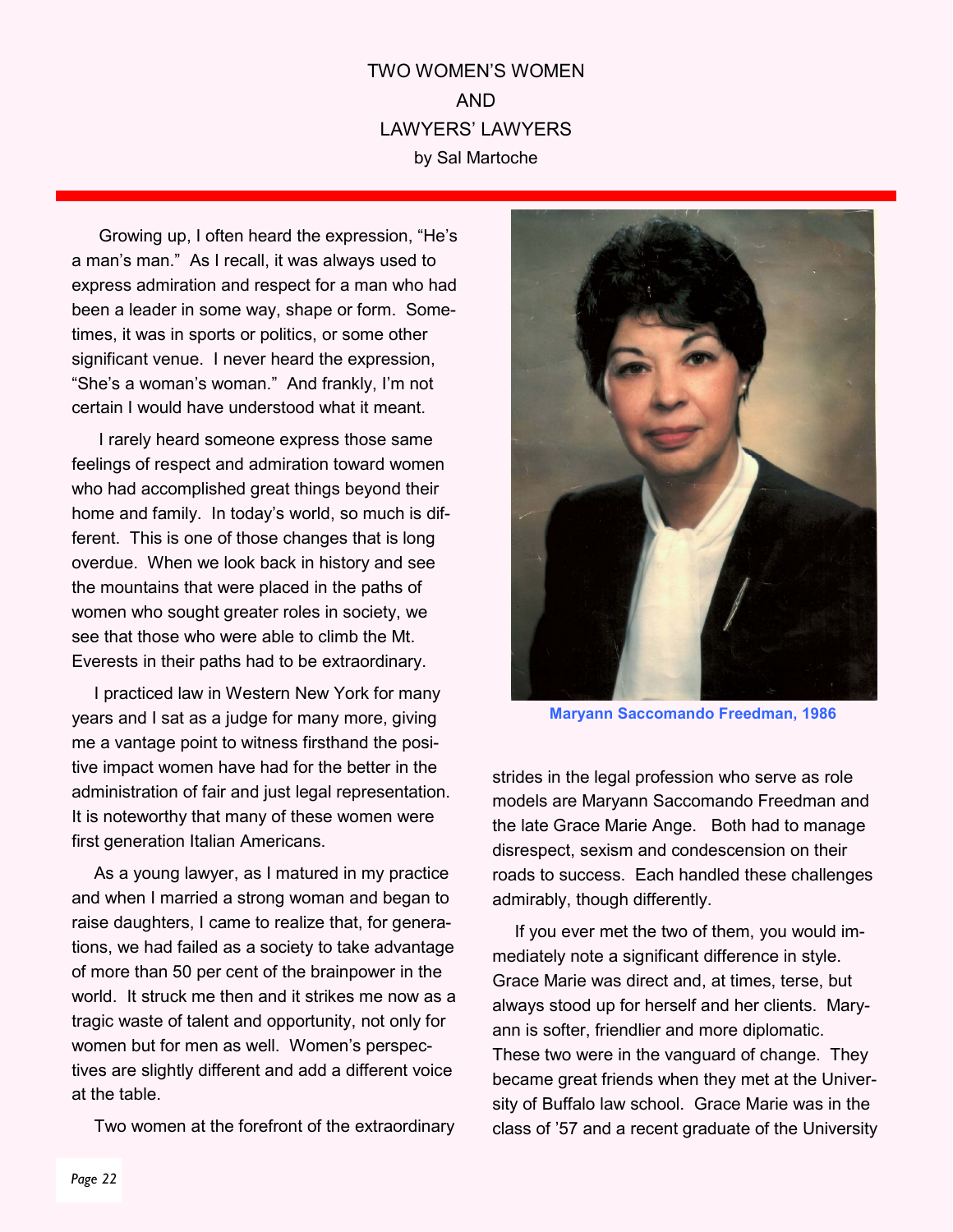of Rochester in her home town. Maryann was a year behind in the class of '58, having started in the UB undergraduate program. They were two of only 13 women in the entire law school at the time. They had to work harder, be more disciplined and strive to gain the respect of a group of skeptical males, including classmates and even certain professors. These two women became friends instantly and remained so throughout their lives.

Grace Marie went on to become one of the very first successful female criminal trial lawyers in New York State, working alongside the legendary John Condon for many years. Eventually, she struck out on her own and became an extremely successful matrimonial law specialist. One lawyer I know referred to Grace Marie as a force of nature, and she had the results to prove it, he said.

Rose Ciotta, the Pulitzer Prize-winning journalist and a trail-blazer in her own right, told me about a group of Italian-American professional women, The National Organization of Italian American Women (NOIAW), organized by Maryann, Grace Marie, Rose, Rose Argenio and others. One of the group's first speakers was the late Representative Geraldine Ferraro. Rose Ciotta recalls that Grace Marie whipped up her specialty dish of pasta al fredo for dinner at her home for Ferraro and this group two weeks before Ferraro's vice-presidential nomination. Rose's description of that event made me realize that, in addition to being hard chargers in the legal profession, these two and others like them had the additional responsibility of running a household.

Her friend Maryann, who served as a law clerk to Justice William J. Ostrowski for many years, also had the good fortune to work alongside her husband and law partner Robert P. Freedman for many more. She is practicing with the law firm of Cohen & Lombardo to this day. This extraordinary woman in 1980 became the first female



Grace Marie Ange, circa 1957

president of the Bar Association of Erie County; the extent of this accomplishment cannot be overstated. The bar association was overwhelmingly male-dominated but, to its credit, her colleagues looked at her qualifications and decided she was the best person for the job, male or female.

If that accomplishment wasn't enough, she went on to become the first women president of the New York State Bar Association, an even more astonishing feat. With these two successes, she overcame not only embedded gender discrimination but also geographic discrimination as president of the New York State bar, overcoming the "downstate" bias and power inherent in so many organizations in New York State. In addition, she became the first woman president of the New York State Bar Foundation, the charitable arm of the state bar.

Maryann's championing of women and their roles in society sometimes caught the headlines. During her tenure as president of the Erie County bar, she was scheduled to attend at one of Buf-

(Continued on page 24)